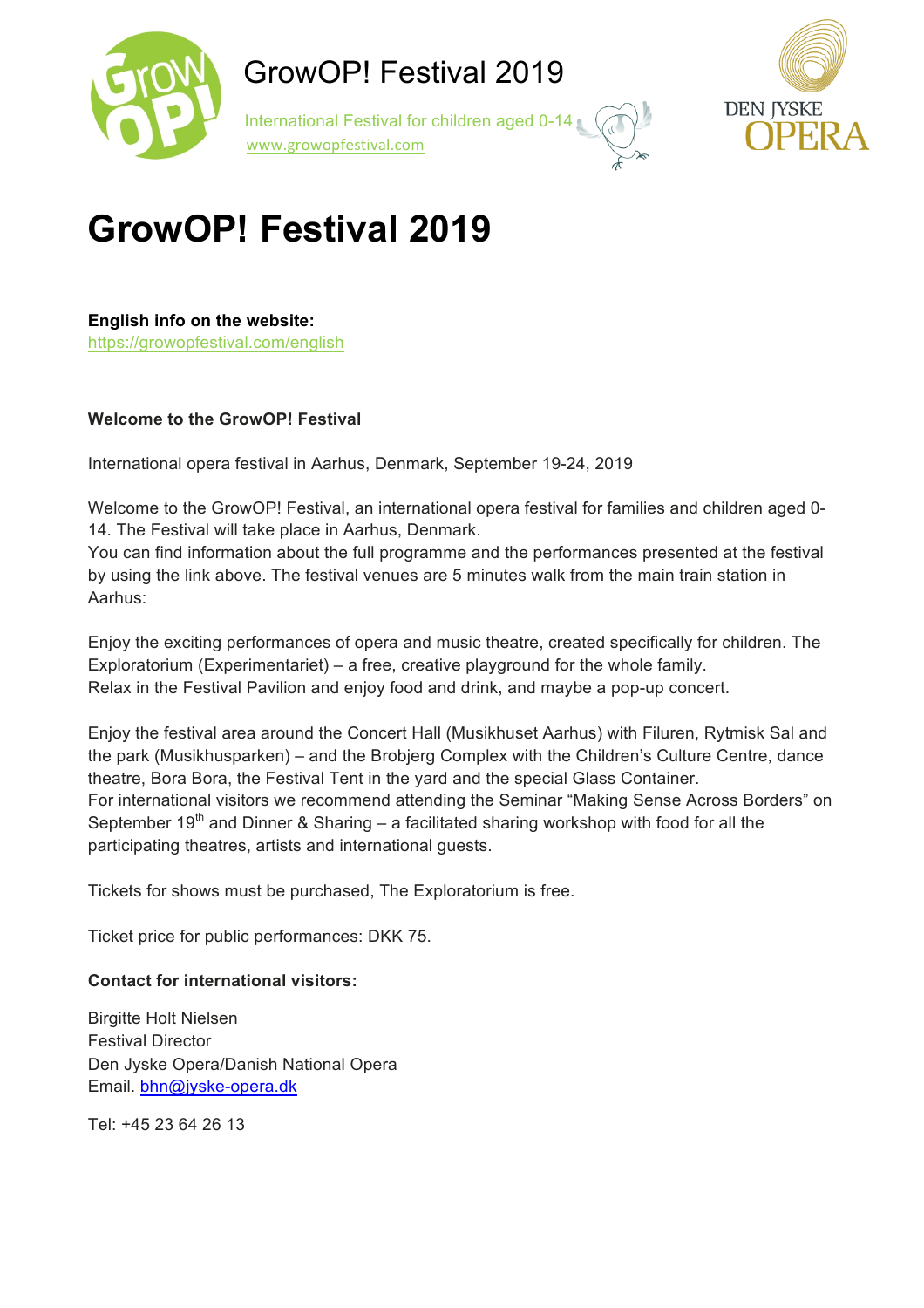

 International Festival for children aged 0-14 www.growopfestival.com



### **Performances**

**September 19-24, 2019**

**HeartBeat** (HjerteLyd) is an invitation into a playful musical landscape where we delight in the joy of making music with our young audiences. Age 0-2½. More info in Danish: https://growopfestival.com/kalender/hjertelyd-0-2-%C3%A5r/

### **The Goodnight Opera** (Godnat, Sol)

One day the Sun decides that it doesn't want to go to bed. How can we convince the Sun to resume its course? By playing some music, reading a book, taking it to the opera? We'll do it all and see what happens.

Age 2-4.

More info in Danish: https://growopfestival.com/kalender/godnat-sol-2-4-%C3%A5r

### **The Ugly Duckling** (Den grimme ælling)

Meet Hans Christian Andersen's fairytale about the duckling that is treated so badly for being different from the other ducklings. But in this version it stands out from the other singing animals because of its talent for dancing.

Age 4-8.

More info in Danish: https://growopfestival.com/kalender/den-grimme-aelling-4-8-%C3%A5r

### **ABC** (Knud Romers ABC)

Your senses will hop, skip and jump as you enjoy this artful, educational alphabet safari based on Knud Romer's poetic. alphabetical fables and the letters jumbled into fascinating new combinations.

Age 7+

More info in Danish: https://growopfestival.com/kalender/knud-romers-abc-fra-7-%C3%A5r

### **Where are you, Proserpine** (Hvor er du, Proserpin)

"Where are you, Proserpine?" Is a mythological story about how the seasons were created , a Rococo opera about responsibility, love and respect – told from the child's perspective. Age 8+

More info in Danish: https://growopfestival.com/kalender/hvor-er-du-proserpin-fra-8-%C3%A5r

### **The Judgement of the Völva** (Vølvens Dom)

A Nordic opera about the state of the planet, and the opportunities we are given if we choose to care abut one another and all the species on the planet; to let hope prevail over anxiety. Age 9+

More info in Danish: https://growopfestival.com/kalender/v%C3%B8lvens-dom-fra-9-%C3%A5r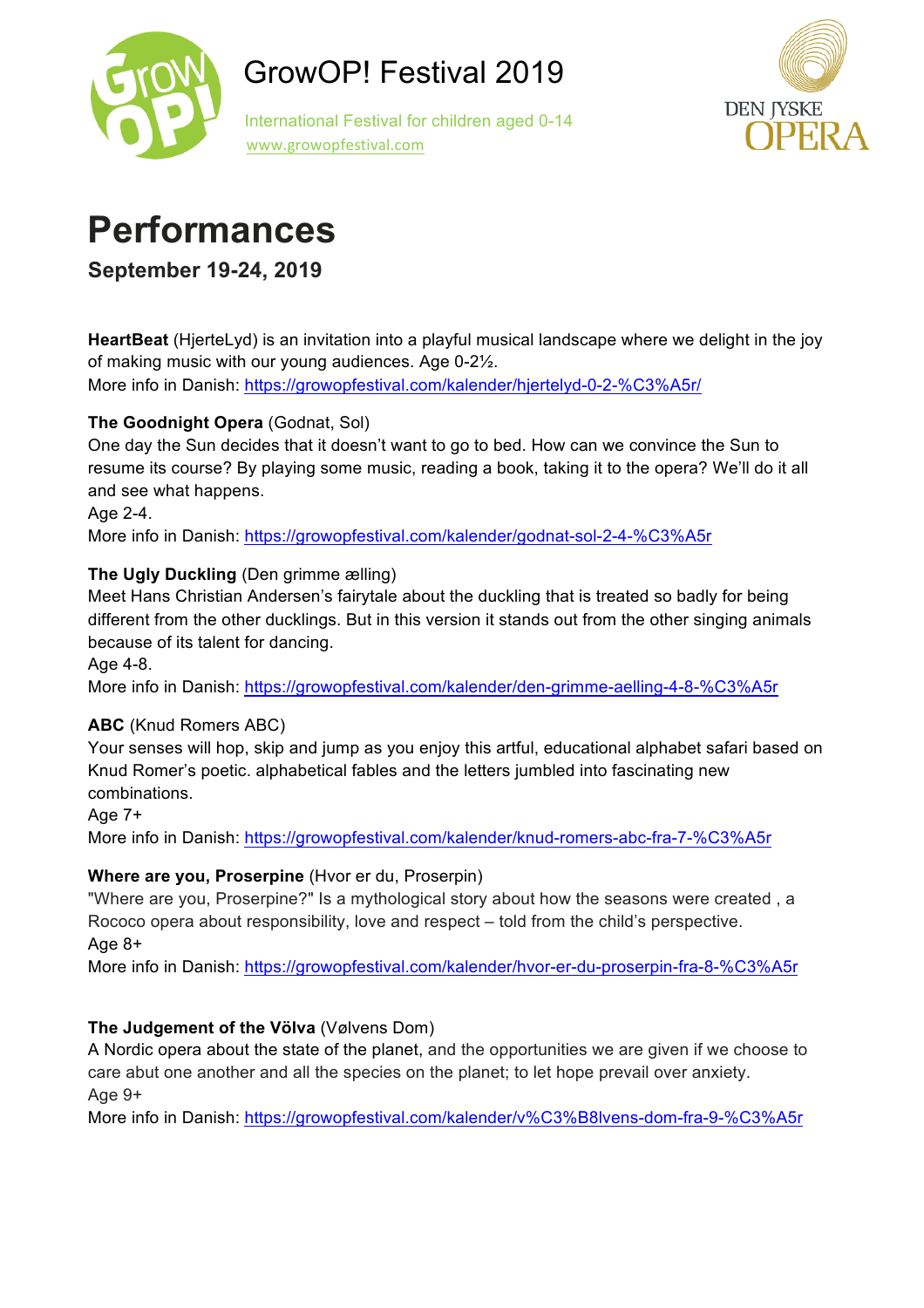



## **Exploratorium (Experimentariet)**

**Will be open in the weekend September 20.-21.**

| HjerteRummet/The     | Relaxation, quiet music, baby-changing facilities as well as | Age $0-2\frac{1}{2}$ |
|----------------------|--------------------------------------------------------------|----------------------|
| HeartLounge          | space for older siblings                                     |                      |
|                      |                                                              |                      |
| GodnatRummet/        | We create cuddly objects and small suns – and compose        | Age 2-4              |
| The Good Night Room  | special lullabies for you to take home                       |                      |
| ScenografiRummet/The | Set design models in small boxes                             | From age             |
| Set Design Workshop  |                                                              | 6                    |
| InstrumentRummet/The | Compose and play an animal - with two professional           | Age 4-10             |
| Music Room           | musicians                                                    |                      |
| ABCRummet/The ABC    | Treasure hunt for things starting with A, B, C etc.          | From age             |
| Room                 |                                                              | 5                    |
| KoloKostRummet/The   | Dress up in costumes and sing like a true Rococo Mozart      | From age             |
| ColoraCost Room      | singer                                                       | 6                    |
| Klimakampen/The      | Climate pictures and Climate Stomp workshops in the Glass    | From age             |
| Climate Struggle     | Container (outside the Children's Culture Centre)            | 9                    |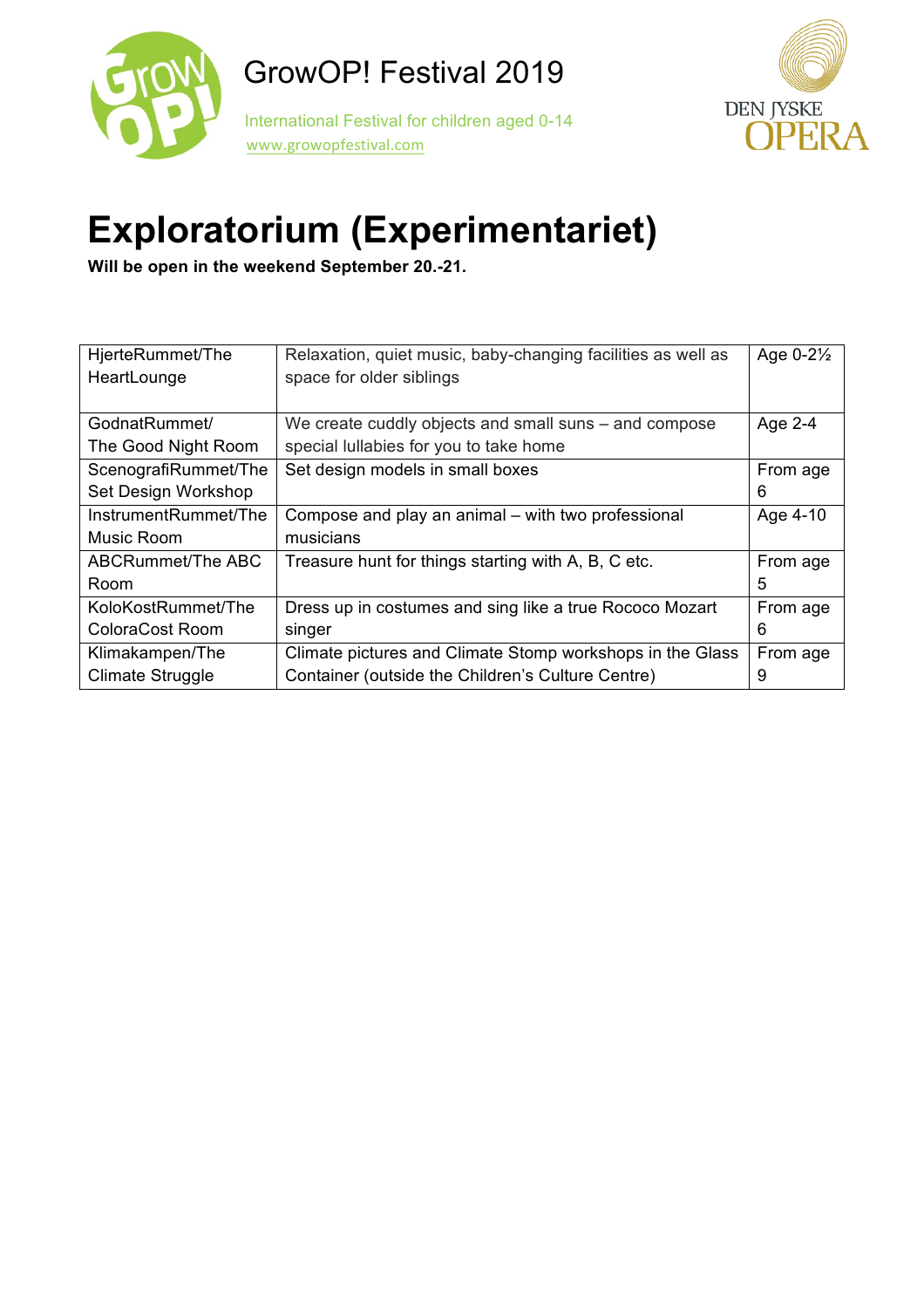



# **Food and Drinks – in the Festival Pavilion (FestivalTeltet)**

Chill out in the Festival Pavilion in the old school playground at Brobjerg (next to the Concert Hall, Musikhuset), where you can buy food and drink or just relax. Maybe you'll be lucky enough to experience a pop-up concert or other surprises.

You can also buy food and drink at Café Johan R. in the Concert Hall, Musikhuset Aarhus. Or take a break in the old playground or in the park nearby.

### **About the city of Aarhus:**

### **Aarhus, second city in Denmark**

A vibrant mix of youthful energy and a living history is what makes Aarhus a city with an energetic beat. In Aarhus, when we say walking distance, we really do mean walking distance.

Experience renowned internationally attractions when you are in Aarhus: The Open Air Museum Den Gamle By (The Old Town) which has 3 stars in The Michelin Guide and ARoS Aarhus Art Museum with Your rainbow panorama on top – right next to the Concert Hall (Musikhuset Aarhus).

*"… Aarhus offers all the hygge (and Nordic cuisine) along with one of the most exciting design scenes on the continent." The New York Times Style Magazine*

Read more about Aarhus here: *https://www.visitaarhus.com/ln-int/denmark/tourist-in-aarhus*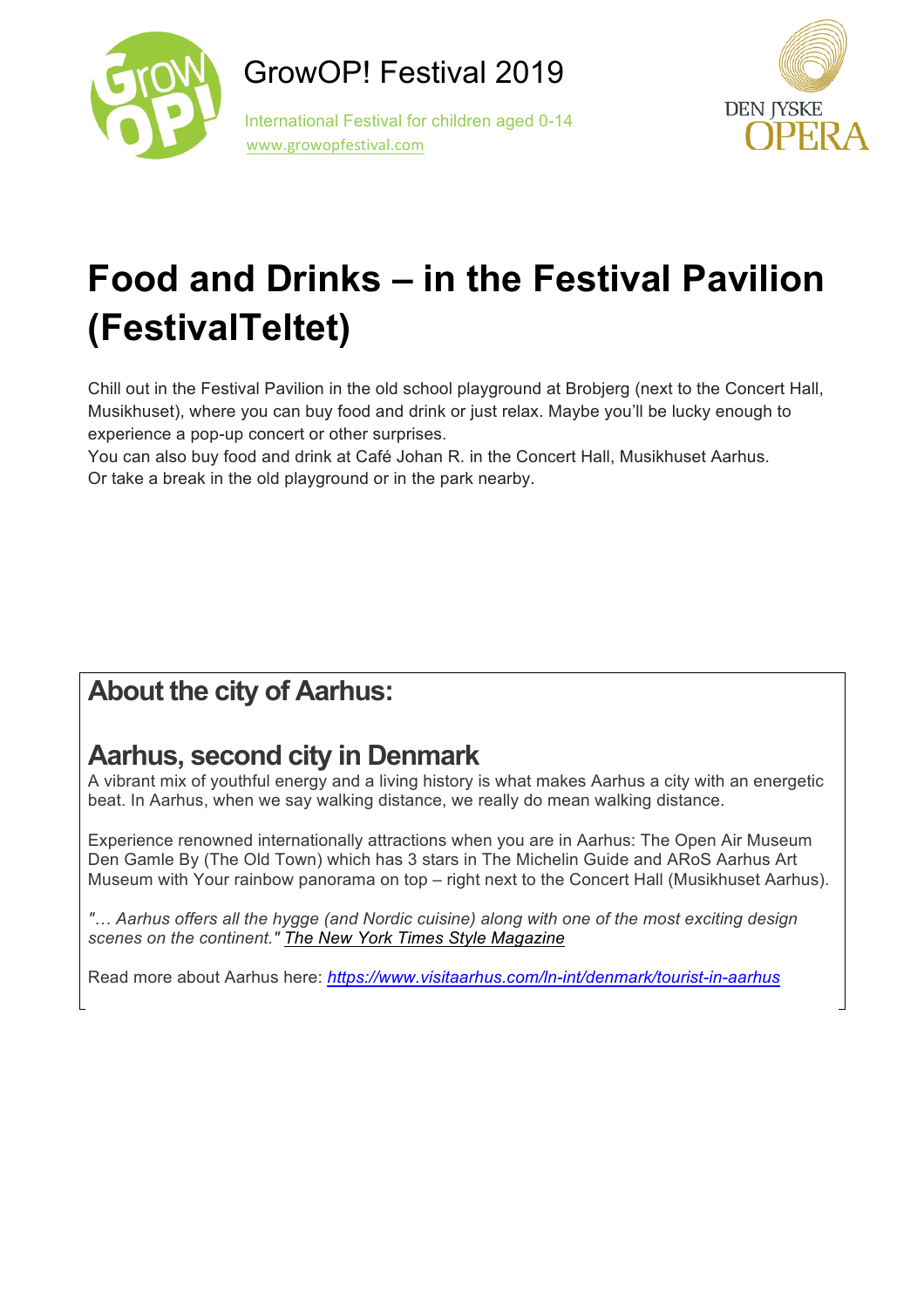

 International Festival for children aged 0-14 www.growopfestival.com



## About the GrowOP! Festival

#### **Vision**

The vision of GrowOP! is of a cutting-edge rethinking of opera as a genre and concept in collaboration with children and young people as audience and participants. GrowOP! wants to support an artistic movement that crosses borders and creates a new opera language across nationalities.

#### **History and ownership**

GrowOP! 2019 builds on the good results and solid experiences from 2017, when the festival was selected as a strategic project as part of Aarhus 2017 – European Capital of Culture, and won Danish Radio's P2 Prize for Innovation of the Year 2018. Because of the successful festival in 2017, the high demand and the artistic developmental potential, the festival will continue as a biennial as a permanent part of the Danish National Opera's seasonal programme. As part of the 2017 Aarhus European Capital of Culture programme the 2017 festival had a strong European dimension. In 2019 the format and profile have been further developed in an artistically more cross-disciplinary and interactive direction, at the same time as having a considerably greater focus on a Nordic profile but still with close connections to Europe . The Artistic Director of the Festival is Birgitte Holt Nielsen, who has 30 years' experience of performing, writing, producing and developing opera for young audiences – for the past 20 years at the Danish National Opera as Producer of Children's Opera.

**The following companies are presenting shows at the festival**: Den Jyske Opera (Danish National Opera), Malmö Operan (Opera Verkstan), Holland Opera, Saum Nordic Opera, BaggårdTeatret / sART DanseTeater / Den Fynske Opera, AllMighty Productions.

**Supported by:** Region Midtjylland, Aarhus Municipality.

**International partners**: Reseo, Opera Europe, Fedora